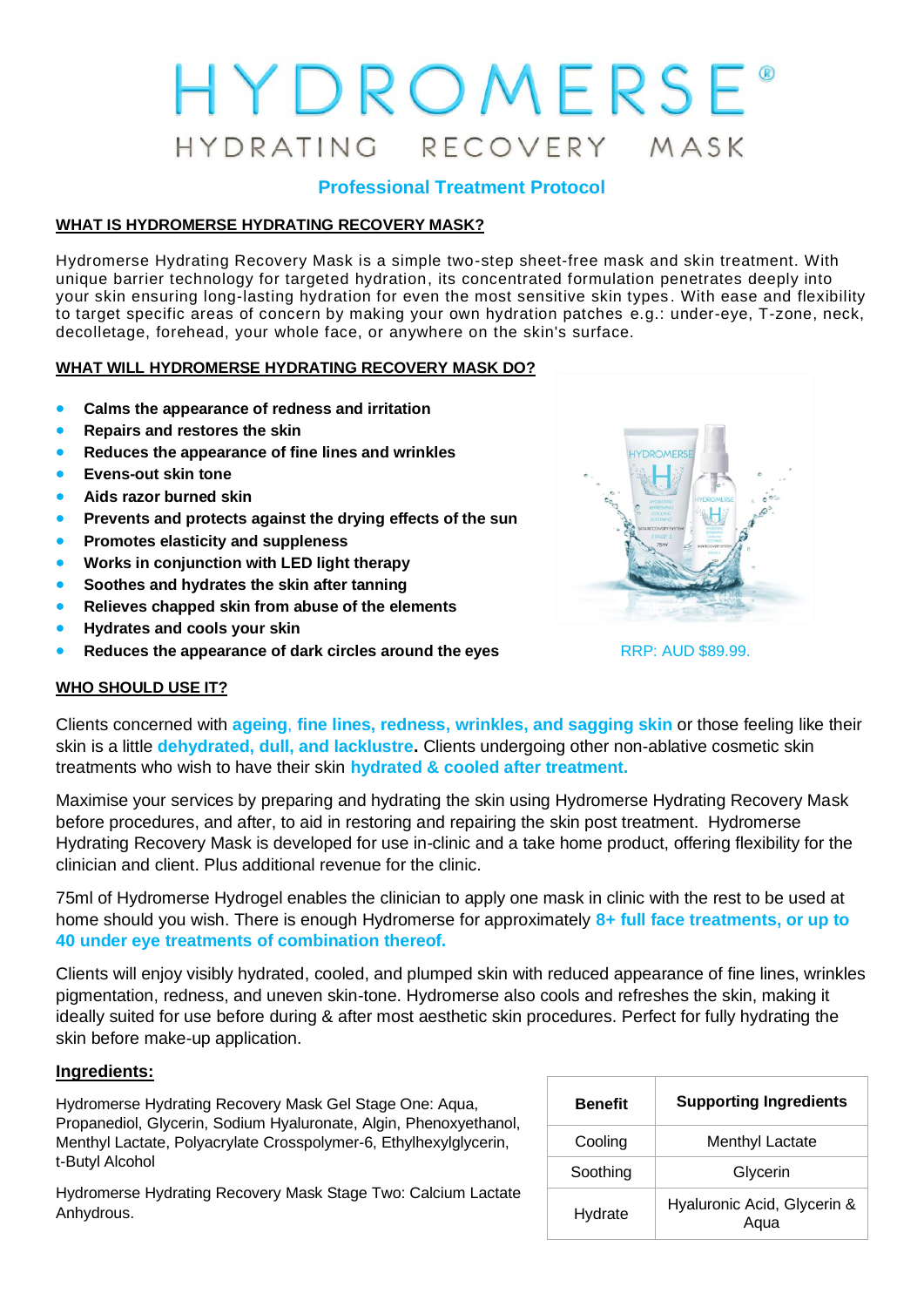#### **HOW TO USE HYDROMERSE HYDRATING RECOVERY MASK:**

#### **(TIP – try using on the back of your hand first to get a feel for the product usage)**

**OPTION ONE:** If your client is to leave the clinic with a hydrating mask on, or is using the mask at home, or you wish to set the mask in place whilst undergoing other skin treatments such as LED light mask therapy. Setting the mask with the spray is ideal where longer hydration is desired.

Step 1: Ensure skin is clean and dry

Step 2: Remove Atomiser Spray attachment (Labelled Stage 2) and add 50ml of tepid water to bottle (that's about ½ way). Replace Atomiser Spray attachment and shake until contents are fully dissolved.

Step 3: Apply Hydromerse Gel (Labelled Stage 1) onto the area you wish to treat using a silicone applicator, approximately 1mm thick using as few strokes as possible. Do not rub in.

Step 4: Spray Atomiser (Stage 2) liberally over the treated area. Ensure all areas are sprayed. Approximately 12 Sprays per full face treatment.

Step 5: Allow at least 10 seconds for the spray to work. Check to see a barrier has formed on the outer layer, the gel should not feel sticky or tacky. Respray liberally if required.

Step 6: Leave mask on for as long as required, we recommend at least 10 minutes. During this time continue any other procedures you wish to undertake, head massage, LED light therapy etc.

Step 7: Either wash off the mask with warm water or advise your client they can go home and simply wash the mask off themselves. Hydromerse can stay on as long as the client wishes it to. It will not slip nor slide off and continues to hydrate, cool, and soothe the treated area.

**OPTION TWO:** If your client is to have a hydration mask on during their treatment but you wish to use other products immediately afterwards.

Step 1: Ensure skin is clean and dry

Step 2: Apply Hydromerse Gel (Labelled Stage 1) onto the area you wish to treat using a silicone applicator, approximately 1mm thick using as few strokes as possible. Do not rub in.

Step 3: Allow at least 5-10 minutes for the Hydromerse to work. During this time continue any other procedures you wish to undertake, head massage, LED light therapy etc.

Step 4: Wash or wipe off the Hydromerse Hydrogel with clean water.

Step 5: Continue with other skin treatments/products as required.

#### **PRECAUTIONS**

- Not for injection for external use only If contact with eyes occurs, rinse with water.
- Do not eat- If ingested seek medical guidance.
- If a reaction occurs remove with water- if symptoms persist seek medical guidance.
- Do not use if you have known allergies to any ingredients.
- Do not perform any skin penetration procedures at the site where Hydromerse is applied.

#### **SUGGESTED UPSELL FOR TAKE HOME RETAIL**

Hydromerse Hydrating Recovery Mask harnesses a unique formulation that will cool, soothe, hydrate, and refresh the skin. It visibly reduces the appearance of fine lines, wrinkles, redness, pigmentation, uneven skin tone & sagging skin and is the perfect take home treatment product for a quick yet clinical skin hydration boost to the face, decolletage or other body areas in between clinic visits.

The novel two-step application means your clients can wear a mask whilst undergoing other activities as it won't slip nor slide off. Ideal for those who are time limited and want to multitask at home.

Hydromerse Hydrating Recovery Mask can be used at alternate sites during other skin treatments,